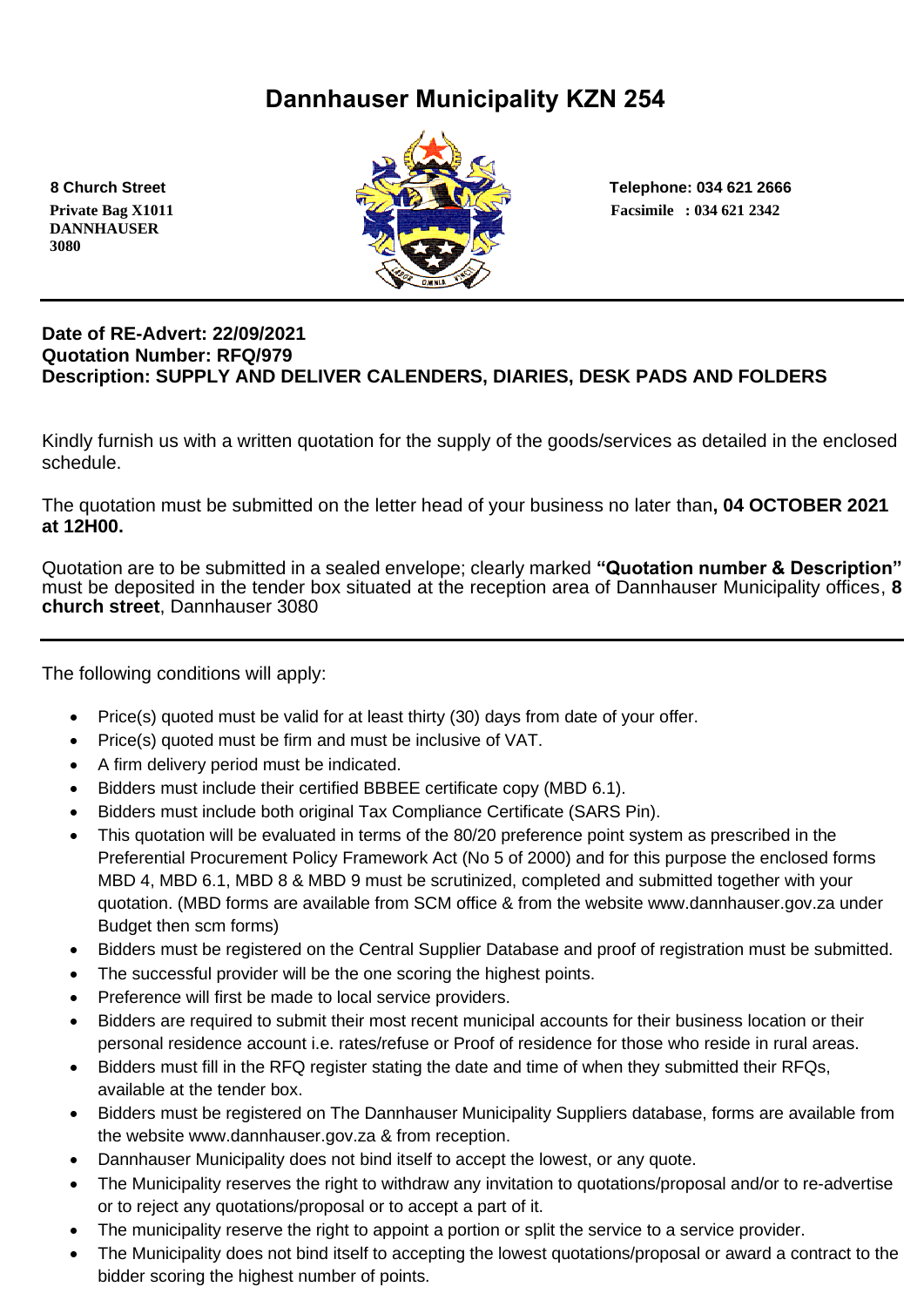NB: No quotations will be considered from persons in the service of the state<sup>i</sup>

#### **Failure to comply with these conditions may invalidate your offer.**

#### **SCHEDULE**

### DESCRIPTION**: QUOTATIONS FROM SUITABLE AND QUALIFIED SERVICE PROVIDERS AS PER BELOW SCHEDULE:**

#### **SUPPLY AND DELIVER CALENDERS, DIARIES, DESK PADS AND FOLDERS**

- **1. 50 X A4 Personalized Diaries which should contain the following information, information for the Personalized diaries will be provided in due course.**
- **• 1 Month pages with all 12 months on the side of the month in questions (small)**
- **Of Dannhauser Municipality and its information, e.g. Telephone, fax, e-mail & website address, location (where the municipality is situated under Amajuba District Municipality)**
- **• After each month the selected development photo, be inserted in a gloss page or cover**

**• Schedules of the Council Meetings, EXCO Meetings, Portfolio Committee Meetings and MANCO meeting, IDP RF and IDP Budget Roadshows**

- **• Leather Cover in Black Colour with a curving yellow stripe at left bottom corner**
- **• Municipal emblem be printed in gold in the middle of the front cover**

**• The first page of the diary will have a Mayoress foreword, Speakers and the Municipal Managers overview (summary vision) with their photo each**

- **• Second Page will have a Dannhauser Map and the third page with the Map of Africa**
- **• Another Page must cover the vision and mission**
- **2. 10 x A5 Personalised Diaries with the above content**
- **3. 60 x A5 None Personalised Diaries with above content**
- **4. 50 x A4 None Personalised Diaries with the above content**
- **5. Desk PAD – A3 X 40**

**• Each page with a Month in question and the whole months of the year at the bottom, on sides be covered with developmental photos which will be provided**

**• Top Central Dannhauser Municipality with the logo in clear colours, it should covers the municipal information which is Telephone, Fax, Postal Address, E-mails address, Website address, Physical Address with the development photos on the sided as per what will be provided by the office.**